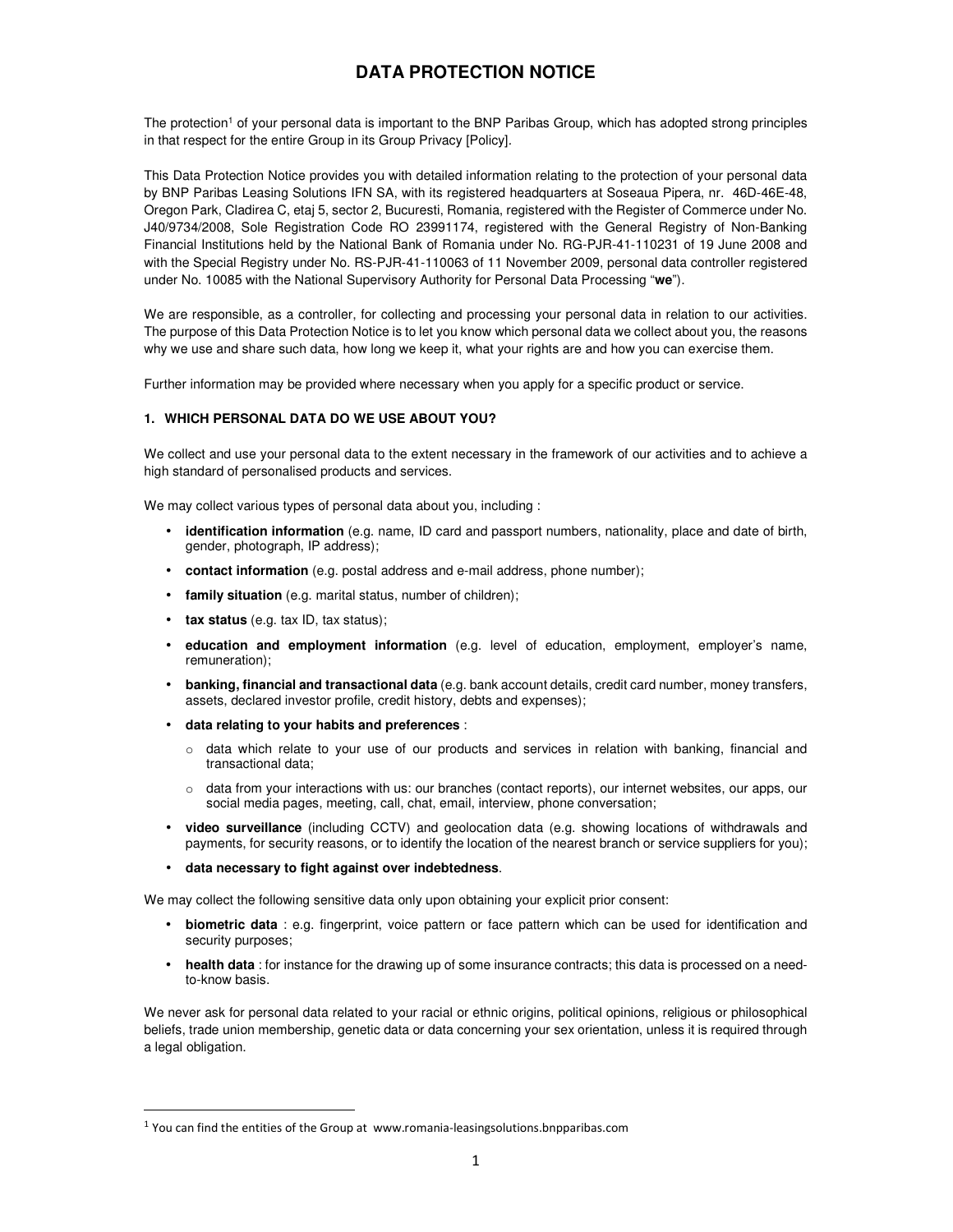The data we use about you may either be directly provided by you or be obtained from the following sources in order to verify or enrich our databases:

- publications/databases made available by official authorities (e.g. the official journal);
- our corporate clients or service providers;
- third parties such as credit reference agencies and fraud prevention agencies or data brokers in conformity with the data protection legislation;
- websites/social media pages containing information made public by you (e.g. your own website or social media); and
- databases made publicly available by third parties.

#### **2. SPECIFIC CASES OF PERSONAL DATA COLLECTION, INCLUDING INDIRECT COLLECTION**

In certain circumstances, we may collect and use personal data of individuals with whom we have, could have, or used to have a direct relationship such as:

• Prospects

For some reasons, we may also collect information about you whereas you have not direct relationship with us. This may happen for instance when your employer provide us with information about you or your contact details are provided by one of our client if you are for example :

- Family members;
- Co-borrowers / guarantors;
- Legal representatives (power of attorney);
- Beneficiaries of payment transactions made by our clients;
- Beneficiaries of insurance policies and trusts;
- Landlords;
- Ultimate beneficial owners;
- Clients' debtors (e.g. in case of bankruptcy);
- Company shareholders;
- Representatives of a legal entity (which may be a client or a vendor);
- Staff of service provider and commercial partners.

#### **3. WHY AND ON WHICH BASIS DO WE USE YOUR PERSONAL DATA?**

#### **a. To comply with our legal and regulatory obligations**

We use your personal data to comply with various legal and regulatory obligations, including:

- banking and financial regulations in compliance with which we:
	- o set up security measures in order to prevent abuse and fraud;
	- o detect transactions which deviate from the normal patterns;
	- o define your credit risk score and your reimbursement capacity;
	- o monitor and report risks that institution could incur; and
	- o record, when necessary, phone calls, chats, email, etc.
- reply to an official request from a duly authorised public or judicial authority;
- prevention of money-laundering and financing of terrorism;
- compliance with legislation relating to sanctions and embargoes;
- fight against tax fraud and fulfilment of tax control and notification obligations.

#### **b. To perform a contract with you or to take steps at your request before entering into a contract**

We use your personal data to enter into and perform our contracts, including to: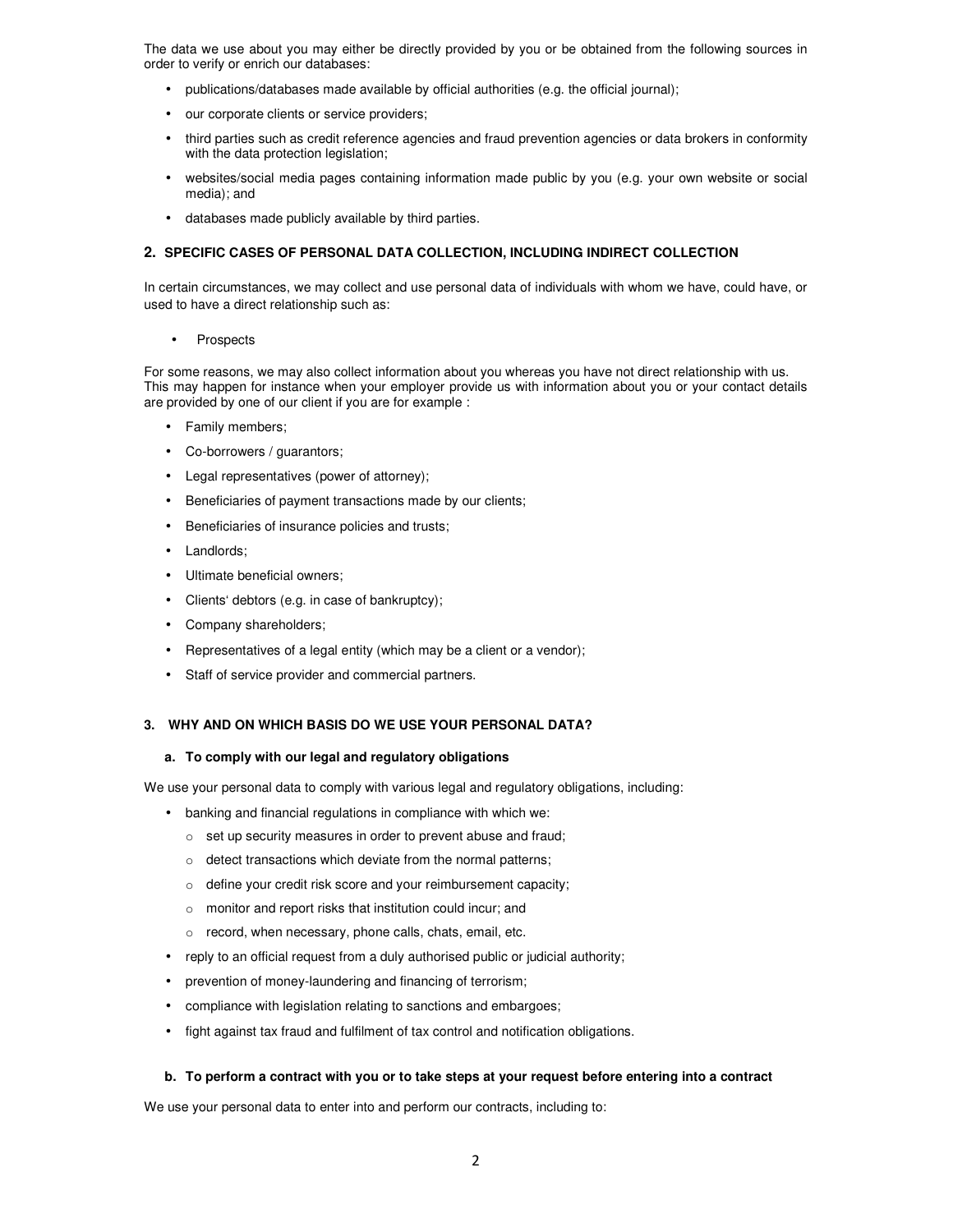- provide you with information regarding our products and services;
- assist you and answer your requests;
- evaluate if we can offer you a product or service and under which conditions; and
- provide products or services to our corporate clients of whom you are an employee or a client (for instance, in the context of cash management).

## **c. To fulfil our legitimate interest**

We use your personal data in order to deploy and develop our products or services, to improve our risk management and to defend our legal rights, including:

- proof of transactions;
- fraud prevention;
- IT management, including infrastructure management (e.g. : shared platforms) & business continuity and IT security;
- establishing individual statistical models, based on the analysis of transactions, for instance in order to help define your credit risk score;
- establishing aggregated statistics, tests and models, for research and development, in order to improve the risk management of our group of companies or in order to improve existing products and services or create new ones;
- training of our personnel by recording phone calls to our call centres;
- personalising our offering to you and that of other BNP Paribas entities through:
	- o improving the quality of our banking, financial or insurance products or services;
	- o advertising products or services that match with your situation and profile which we achieve.

This can be achieved by :

- − segmenting our prospects and clients;
- analysing your habits and preferences in the various channels (visits to our branches, emails or messages, visits to our website, etc.);
- − sharing your data with another BNP Paribas entity, notably if you are or are to become a client of that other entity;
- matching the products or services that you already hold or use with other data we hold about you (e.g. we may identify that you have children but no family protection insurance yet); and
- − monitoring transactions to identify those which deviate from the normal routine

Your data may be aggregated into anonymised statistics, that may be offered to professional clients to assist them in developing their business. In this case your personal data will never be disclosed and those receiving these anonymised statistics will be unable to ascertain your identity.

## **d. To respect your choice if we requested your consent for a specific processing**

In some cases, we must require your consent to process your data, for example:

- where the above purposes lead to automated decision-making, which produces legal effects or which significantly affects you. At that point, we will inform you separately about the logic involved, as well as the significance and the envisaged consequences of such processing;
- if we need to carry out further processing for purposes other than those above in section 3, we will inform you and, where necessary, obtain your consent.

# **4. WHO DO WE SHARE YOUR PERSONAL DATA WITH?**

In order to fulfill the aforementioned purposes, we only disclose your personal data to:

- BNP Paribas Group entities (e.g. you can benefit from our full range of group products and services);
- Service providers which perform services on our behalf;
- Independent agents, intermediaries or brokers, banking and commercial partners, with which we have regular relationship;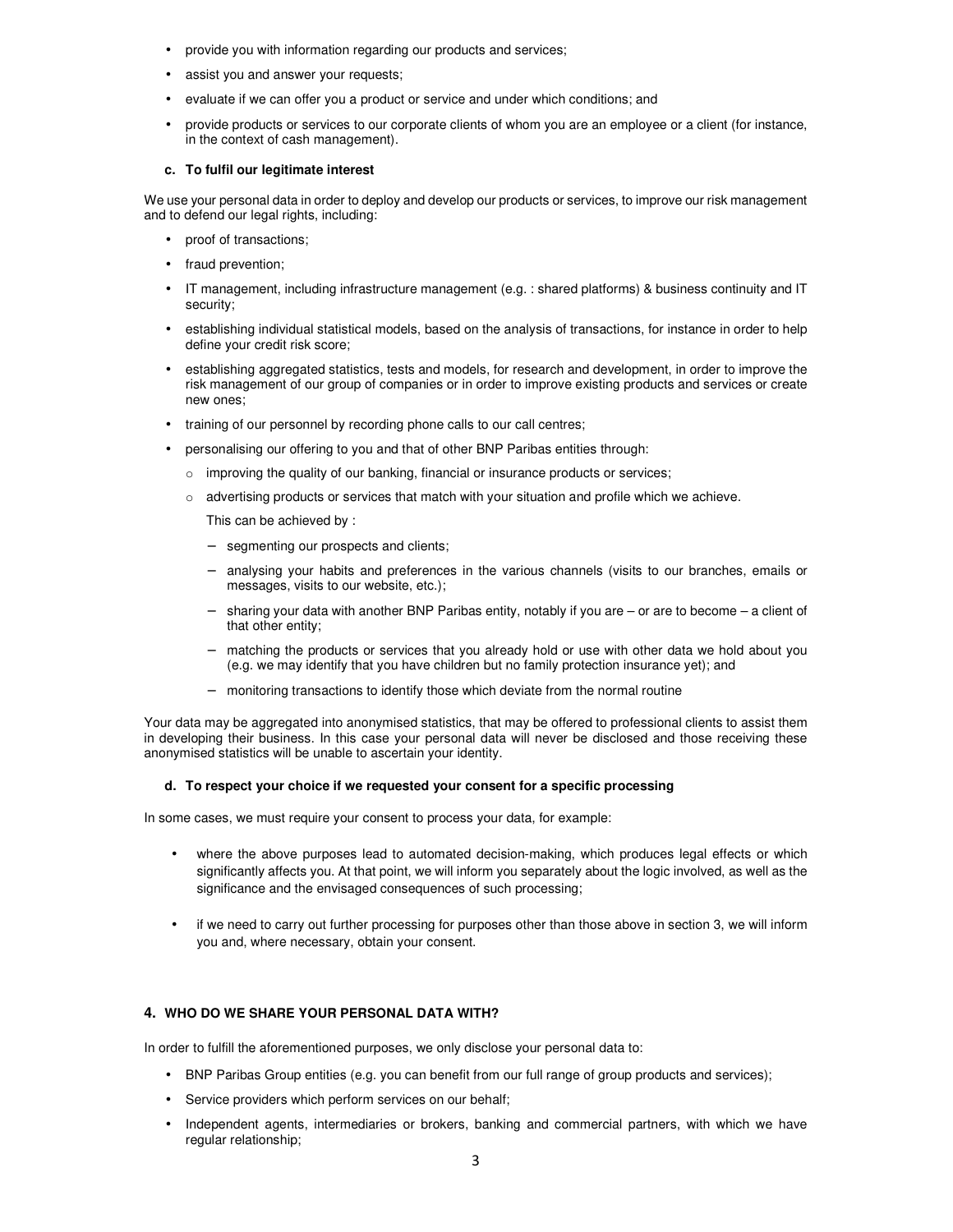- Financial or judicial authorities, state agencies or public bodies, upon request and to the extent permitted by law;
- Certain regulated professionals such as lawyers, notaries or auditors.

# **5. TRANSFERS OF PERSONAL DATA OUTSIDE THE EEA**

In case of international transfers originating from the European Economic Area (EEA), where the European Commission has recognised a non-EEA country as providing an adequate level of data protection, your personal data may be transferred on this basis.

For transfers to non-EEA countries whose level of protection has not been recognised by the European Commission, we will either rely on a derogation applicable to the specific situation (e.g. if the transfer is necessary to perform our contract with you such as when making an international payment) or implement one of the following safeguards to ensure the protection of your personal data:

- Standard contractual clauses approved by the European Commission;
- Binding corporate rules

To obtain a copy of these safeguards or details on where they are available, you can send a written request as set out in Section 9.

# **6. HOW LONG DO WE KEEP YOUR PERSONAL DATA FOR?**

We will retain your personal data for the longer of the period required in order to comply with applicable laws and regulations or another period with regard to our operational requirements, such as proper account maintenance, facilitating client relationship management, and responding to legal claims or regulatory requests.

## **7. WHAT ARE YOUR RIGHTS AND HOW CAN YOU EXERCISE THEM?**

In accordance with applicable regulations, you have the following rights:

- To **access**: you can obtain information relating to the processing of your personal data, and a copy of such personal data.
- To **rectify**: where you consider that your personal data are inaccurate or incomplete, you can require that such personal data be modified accordingly.
- To **erase**: you can require the deletion of your personal data, to the extent permitted by law.
- To **restrict**: you can request the restriction of the processing of your personal data.
- To **object**: you can object to the processing of your personal data, on grounds relating to your particular situation. You have the absolute right to object to the processing of your personal data for direct marketing purposes, which includes profiling related to such direct marketing.
- To **withdraw your consent**: where you have given your consent for the processing of your personal data, you have the right to withdraw your consent at any time.
- To **data portability**: where legally applicable, you have the right to have the personal data you have provided to us be returned to you or, where technically feasible, transferred to a third party.

If you wish to exercise the rights listed above, please send a letter or e-mail to the following address: Soseaua Pipera, nr. 46D-46E-48, Oregon Park, Cladirea C, etaj 5, sector 2, Bucuresti, Romania or e-mail to: romania.ls.dpo@bnpparibas.com. Please include a scan/copy of your identity card for identification purpose.

In accordance with applicable regulation, in addition to your rights above, you are also entitled to lodge a complaint with the competent supervisory authority.

# **8. HOW CAN YOU KEEP UP WITH CHANGES TO THIS DATA PROTECTION NOTICE?**

In a world of constant technological changes, we may need to regularly update this Data Protection Notice.